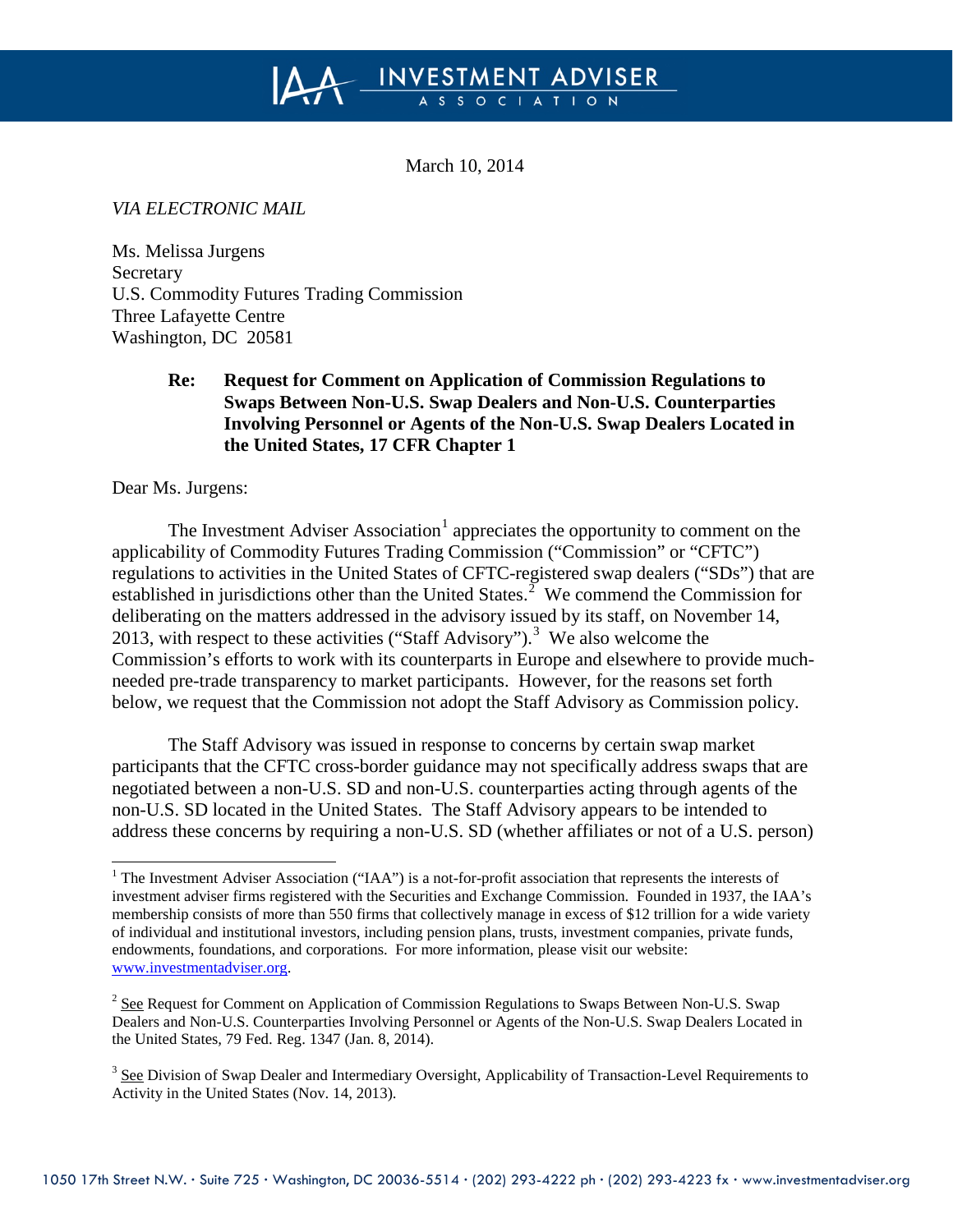Ms. Melissa Jurgens U.S. Commodity Futures Trading Commission March 10, 2014 Page 2 of 6

that regularly uses personnel or agents located in the U.S. to "arrange, negotiate, or execute swaps with non-U.S. persons" ("covered transactions") to comply with the CFTC regulations applicable on a transaction-by-transaction basis ("transactional requirements"). The Staff Advisory further states that this view applies to a covered transaction booked in a non-U.S. branch of the non-U.S. SD. Finally, the Staff Advisory does not permit substituted compliance with comparable regulations of foreign countries.

As discussed further below, we are concerned that the Staff Advisory may have negative unintended consequences for non-U.S. clients of asset management firms.<sup>[4](#page-1-0)</sup> We believe the CFTC staff may not have sufficiently considered the potential costs and benefits of its Advisory for non-U.S. investors and their U.S. asset managers. In addition, we submit that the staff should have permitted substituted compliance. Finally, we respond to the Commission's request for comment regarding the range and types of U.S. activities that would subject non-U.S. SDs to CFTC regulation in this context.

### **The Staff Advisory may have negative implications for non-U.S. clients of U.S. asset managers.**

We are concerned about the effect the requirements imposed by the Staff Advisory would have on non-U.S. investors, many of whom are clients of U.S. asset management firms or of non-U.S. asset management firms with affiliates or personnel in the U.S. It is typical for global swap desks at many SDs to provide non-U.S. clients with 24-hour access to U.S. swap markets and staff located in the U.S. The use of swap dealers with global operations facilitates global trading and manages time zone issues in a way that is seamless and benefits these clients. In addition, a U.S. asset manager or the U.S. affiliate of a non-U.S. manager may call U.S. personnel of a non-U.S. SD to request that a trade be placed, to gather current information on pricing, liquidity or other market color, or to ask servicing-related questions. These asset managers may also call U.S.-based personnel with expertise or knowledge of U.S. swaps markets based on existing relationships. For example, the asset manager may want to trade in swaps with a U.S. underlying asset on behalf of their non-U.S. clients where the expertise of U.S.-based personnel would be particularly valuable.

Moreover, non-U.S. clients engaging in swap transactions with non-U.S. SDs may have no expectation that their transactions would be subject to U.S. regulation. Indeed, it is

<span id="page-1-0"></span><sup>&</sup>lt;sup>4</sup> We are also concerned that the Staff Advisory is inconsistent with the CFTC's jurisdictional limitations mandated by Congress. Section 2(i), added by the Dodd-Frank Wall Street Reform and Consumer Protection Act ("Dodd-Frank Act") [Public Law 111-203 (July 21, 2010)], states that the swaps provisions of the Commodity Exchange Act ("CEA") do "not apply to activities outside the United States unless those activities have  $\dots$  a direct and significant connection with activities in, or effect on, commerce of the United States  $\dots$ ." See 7 U.S.C. 2(i). This provision limits the authority of the CFTC with respect to extraterritorial application of the CEA's swaps provisions. We agree with other commenters that Section 2(i) requires the Commission to clearly articulate that the "direct and significant" standard has been satisfied in order to apply CFTC regulations to swap activities that take place outside the United States. However, the discussion in the Staff Advisory fails to address this standard.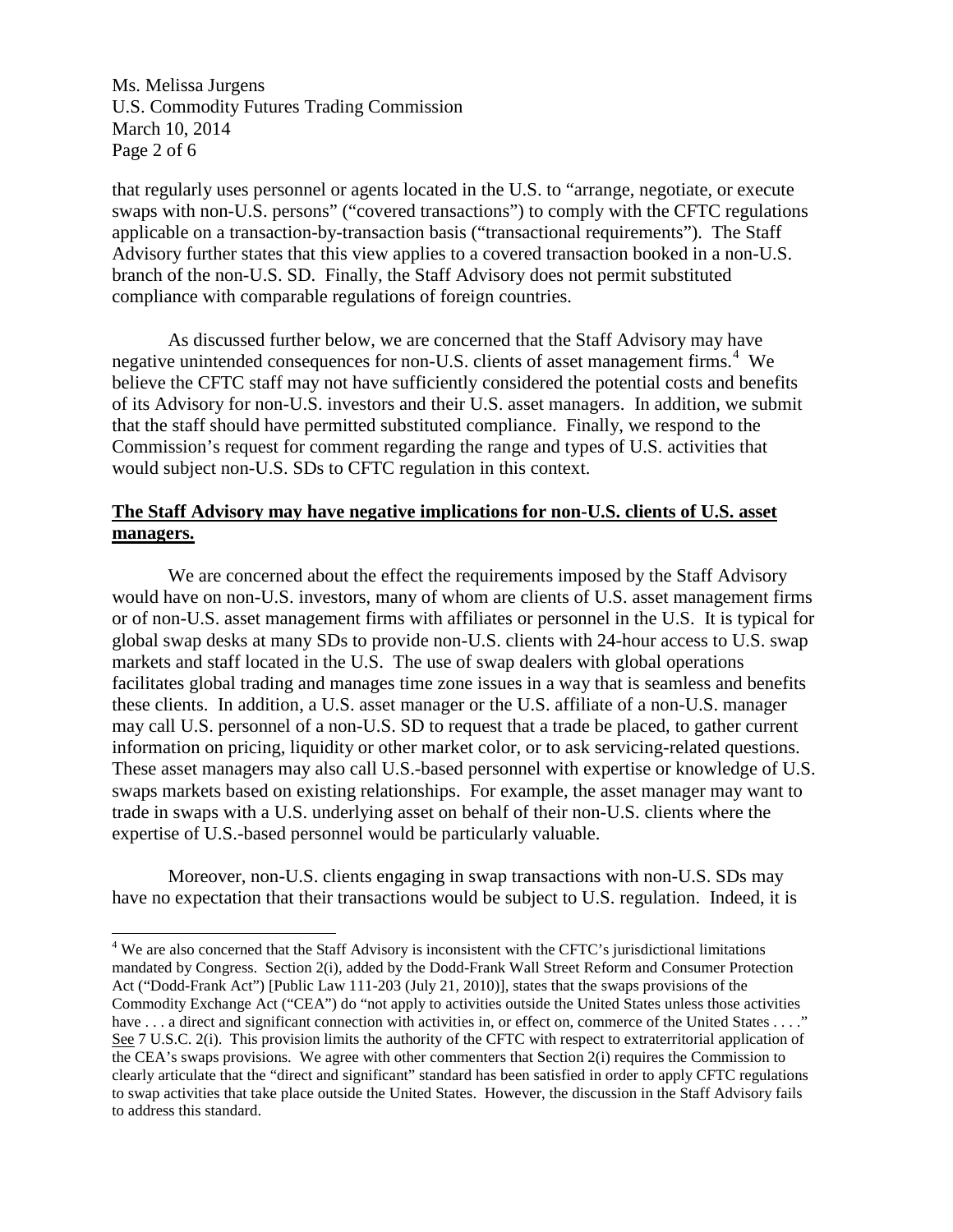Ms. Melissa Jurgens U.S. Commodity Futures Trading Commission March 10, 2014 Page 3 of 6

possible that a non-U.S. SD may use U.S. personnel and the asset manager investing on behalf of non-U.S. clients may not know if and when these persons are involved. If the Staff Advisory is adopted, non-U.S. clients would be (in some cases unexpectedly) required to enter into specified protocols and have their transactions subject to a potentially additional layer of regulation that may impose additional costs and burdens on these clients. In the alternative, non-U.S. SDs may incur the expense of moving their personnel from the U.S to another location in North America (e.g., Canada) in order to address the implications of the Staff Advisory for their non-U.S. investors. Non-U.S. SDs may also incur the expense to hire dedicated personnel already located outside the U.S. to work during U.S. market hours to provide coverage of U.S. swap markets. Under either approach, these non-U.S. SDs would be faced with the burdens and costs of developing separate compliance systems and operations for swap transactions with non-U.S. counterparties. We are especially concerned that increased expenses for the SD would ultimately result in increased transaction costs and reduced services for our members' non-U.S. clients. Further, we are concerned that these issues may cause non-U.S. clients to avoid hiring U.S. asset managers due to perceived impediments involved in dealing with only non-U.S. personnel of non-U.S. SDs. Therefore, we urge the Commission to fully consider the potential costs and benefits that would result from imposing U.S. regulations on non-U.S. market participants (including investors) as contemplated by the Staff Advisory.

### **The Staff Advisory should have permitted substituted compliance.**

To the extent the Commission determines that it should impose transactional requirements on non-U.S. SDs when entering into covered transactions, we urge the Commission to permit non-U.S. SDs to be able to rely on the CFTC's substituted compliance framework. Last year, the Commission provided interpretative guidance on the application of provisions relating to swaps in Title VII of the Dodd-Frank Act, and CFTC regulations adopted thereunder, to activities outside of the United States ("Guidance").<sup>[5](#page-2-0)</sup> Specifically, the Guidance addresses which swap activities outside the United States are subject to CFTC jurisdiction under Section 2(i) of the CEA.

In issuing the Guidance, the Commission stated that "in exercising its authority with respect to swap activities outside the United States, the Commission will be guided by international comity principles."[6](#page-2-1) In this regard, the Commission's Guidance also addresses the circumstances under which the transactional requirements could be satisfied through substituted compliance with applicable foreign regulation. Notably, the Guidance provides that substituted compliance should be available for transactional requirements with respect to swaps between a non-U.S. SD and a non-U.S. person, or should not apply at all, depending on

<span id="page-2-0"></span> $<sup>5</sup>$  See Interpretive Guidance and Policy Statement Regarding Compliance with Certain Swap Regulations 78 FR</sup> 45292 (July 26, 2013).

<span id="page-2-1"></span> $<sup>6</sup>$  See 78 FR at 45297.</sup>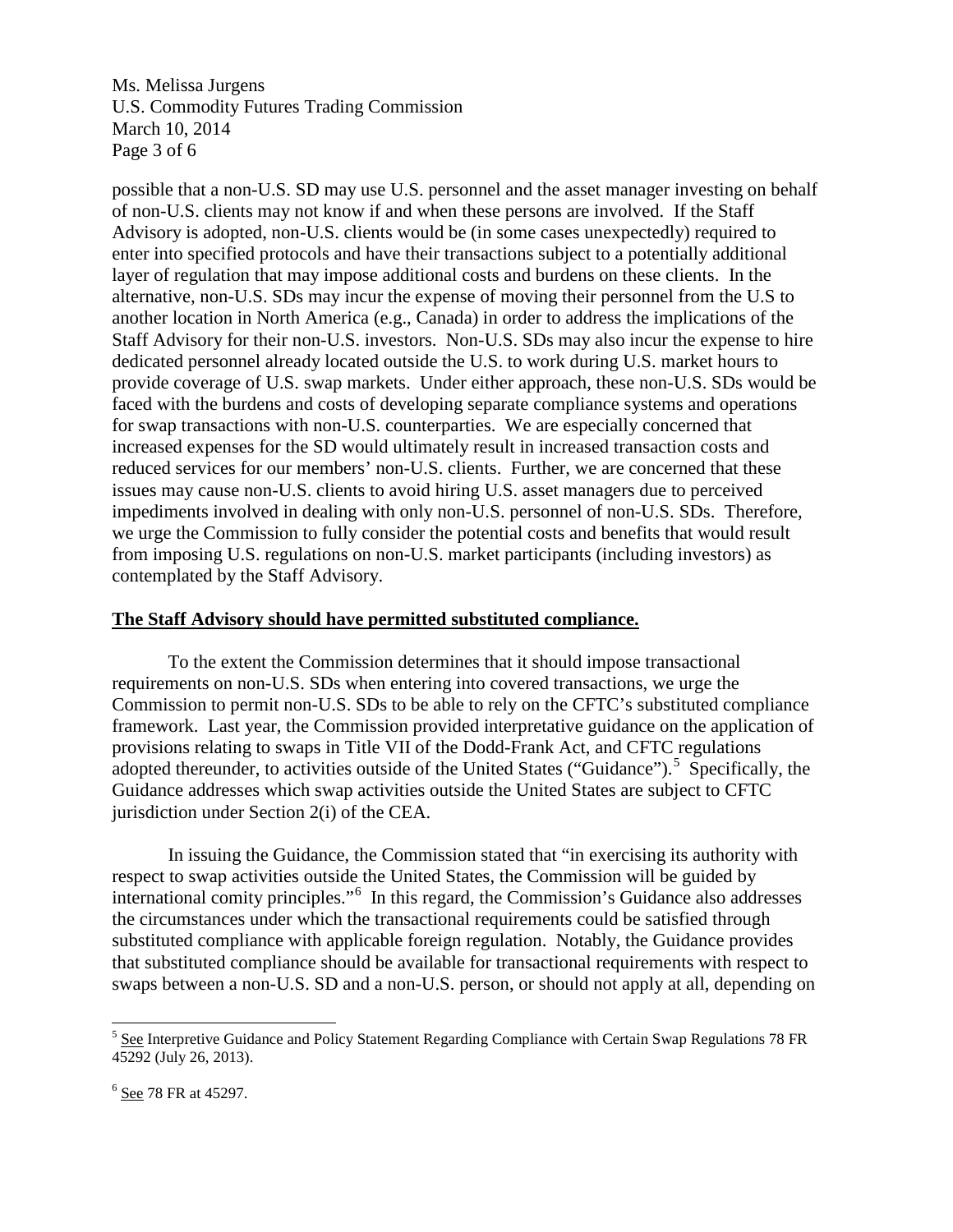Ms. Melissa Jurgens U.S. Commodity Futures Trading Commission March 10, 2014 Page 4 of 6

whether or not such non-U.S. person is a guaranteed affiliate or affiliate conduit of a U.S. person.<sup>[7](#page-3-0)</sup> According to the Commission, swap transactions "should be eligible for substituted compliance with respect to [transactional requirements], to the extent applicable, in light of the supervisory interest of the foreign jurisdiction in the execution and clearing of trades occurring in that jurisdiction."[8](#page-3-1)

The Commission further stated that any approach to substituted compliance "would be expected to mitigate any burden associated with potentially conflicting foreign regulations and would generally be appropriate in light of the supervisory interests of foreign regulators in entities domiciled and operating in its jurisdiction."<sup>[9](#page-3-2)</sup> As such, the Guidance provided by the Commission appears to indicate that substituted compliance should generally be available for foreign swap transactions involving solely non-U.S. counterparties and a non-U.S. SD.

 We acknowledge the Commission's need to balance the important policy goals of the Dodd-Frank Act and take into consideration counterparty protection, transparency, systemic risk, liquidity, efficiency, and competition in the market. We also appreciate the CFTC's continued efforts to avoid having market participants subject to conflicting or duplicative regulations. However, we believe that the Staff Advisory is fundamentally inconsistent with these efforts. By not permitting substituted compliance for these foreign swap transactions, the guidance provided by the Staff Advisory reflects a lack of coordination with foreign regulators that would inevitably lead to less efficient use of regulatory resources and would likely subject the affected entities to potentially duplicative or conflicting regulations and increased costs of compliance. Moreover, the Staff Advisory appears to not consider the supervisory interest of foreign regulators with respect to swap transactions involving entities operating within its jurisdiction and the investor protection interests of such regulators with respect to its resident investors. Therefore, the IAA urges the Commission to recognize the supervisory interest of foreign regulators and permit substituted compliance of swap transactions involving non-U.S. counterparties and a non-U.S. SD.

### **Any Commission policy affecting non-U.S. investors should provide clarity with respect to the range and types of transactions that would be covered.**

In light of the increasingly complex nature of the derivatives markets, especially with all the new regulations facing market participants, it is vital for the Commission to provide clarity with respect to its regulations and address areas of uncertainty for all market participants. The Staff Advisory sets forth the criteria that persons "regularly arranging, negotiating, or executing" swaps for or on behalf of an SD are "performing core, front-office

<span id="page-3-0"></span> $7$  See 78 FR at 45350-59.

<span id="page-3-1"></span><sup>8</sup> See 78 FR at 45327.

<span id="page-3-2"></span> $9$  See 78 FR at 45301.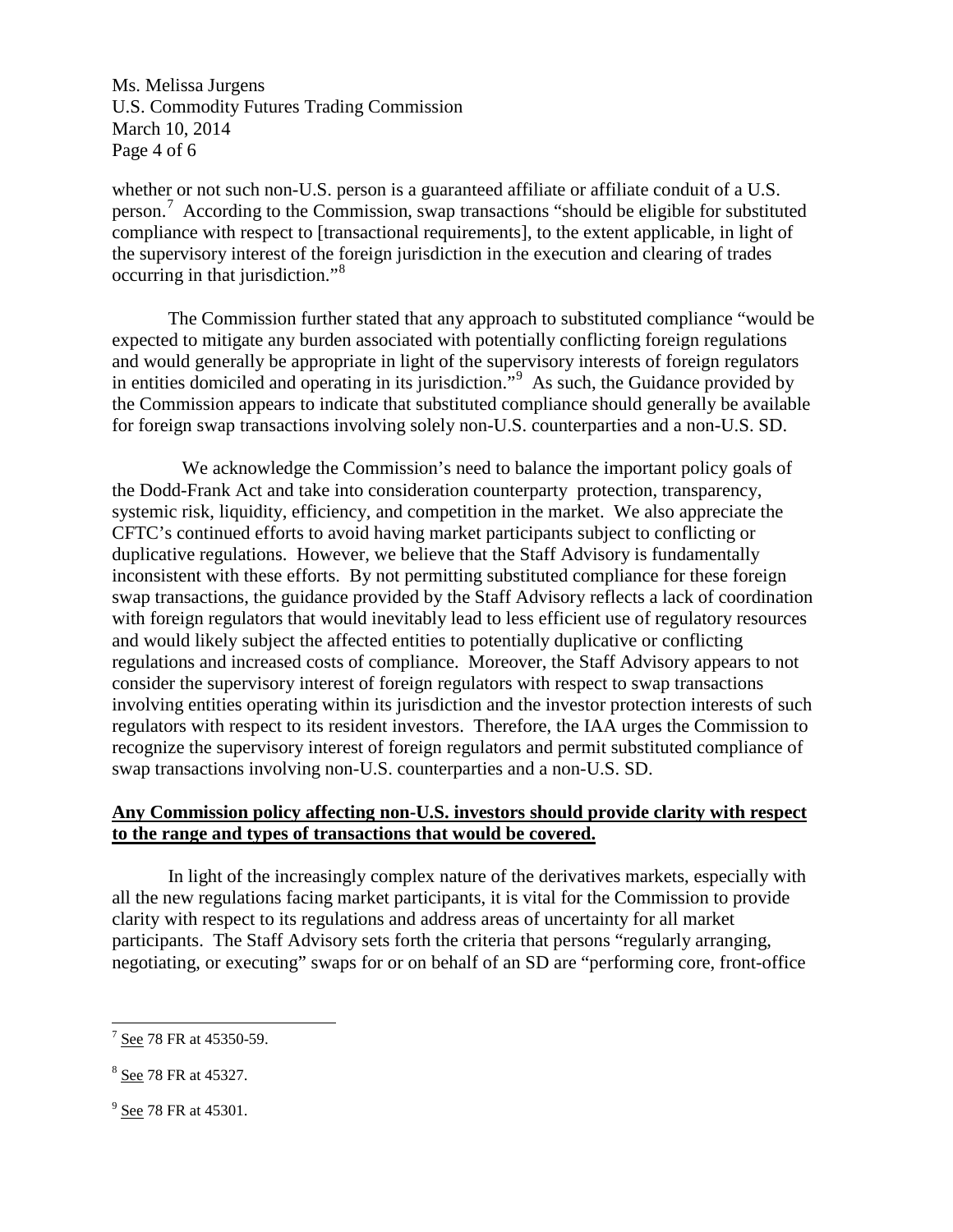Ms. Melissa Jurgens U.S. Commodity Futures Trading Commission March 10, 2014 Page 5 of 6

activities of the SD's dealing business" that should be subject to CFTC transactional requirements. Neither the Guidance nor the Staff Advisory offer clarity in this regard.

We understand that the Staff Advisory may not intend to impose transactional requirements for activities in the U.S. that are nominal or tangential to foreign swap transactions.<sup>[10](#page-4-0)</sup> However, we believe that the terms "arranging" and "negotiating" are overly broad and may encompass activities that are incidental to a swap transaction. We are also concerned that the terms "core" and "front-office" are too vague in this context and would result in differing interpretations by market participants. Activity-based regulations that are unclear often result in market participants avoiding the underlying activities altogether. As such, we believe that the adoption of these criteria by the Commission would have the unintended consequence of deterring activities by non-U.S. SDs in the U.S. that the CFTC may not have intended to be covered transactions.

Further, we note that trade compliance and governance are the responsibility of the counterparty to the transaction regardless of where the counterparty's agents or affiliates may be located. The IAA would therefore recommend that the Commission not use the criteria set forth in the Staff Advisory. At most, if the Commission determines to proceed with its "territorial" approach, it should limit covered transactions to only those where the principal activities of execution and/or clearing of the trade occur in the United States. We would suggest that limiting covered transactions in this manner would provide clarity for all market participants while considering the CFTC's supervisory interests of efficiency and competition in the market.

However, should the Commission determine to adopt the Staff Advisory, we would urge the Commission to clearly describes the types of activities in the U.S. that would subject transactions between non-U.S. SDs and non-U.S. counterparties to CFTC transaction-level requirements. In particular, we would urge the Commission to clarify that the sales activities of a non-U.S. SD conducted in the U.S. in connection with a swap transaction with a non-U.S. counterparty would not be deemed to be "arranging" or "negotiating" swaps and therefore would not be "core front office" activities. Moreover, we would suggest specifically excluding from covered transactions activities of U.S. personnel that relate to providing market and pricing information or other similar activities that would be incidental to the swap transaction.

**\* \* \* \***

The IAA appreciates the Commission's consideration of our comments on the application of Commission regulations to transactions between non-U.S. SDs and non-U.S. counterparties. We encourage the Commission to continue to coordinate with other regulators

<span id="page-4-0"></span> $10$  We also do not believe that Congress intended that nominal or tangential activities that take place in the U.S. in connection with a swap transaction between a non-U.S. SD and a non-U.S. counterparty be deemed to have a "direct and significant connection" with commerce of the United States. See supra note 4.